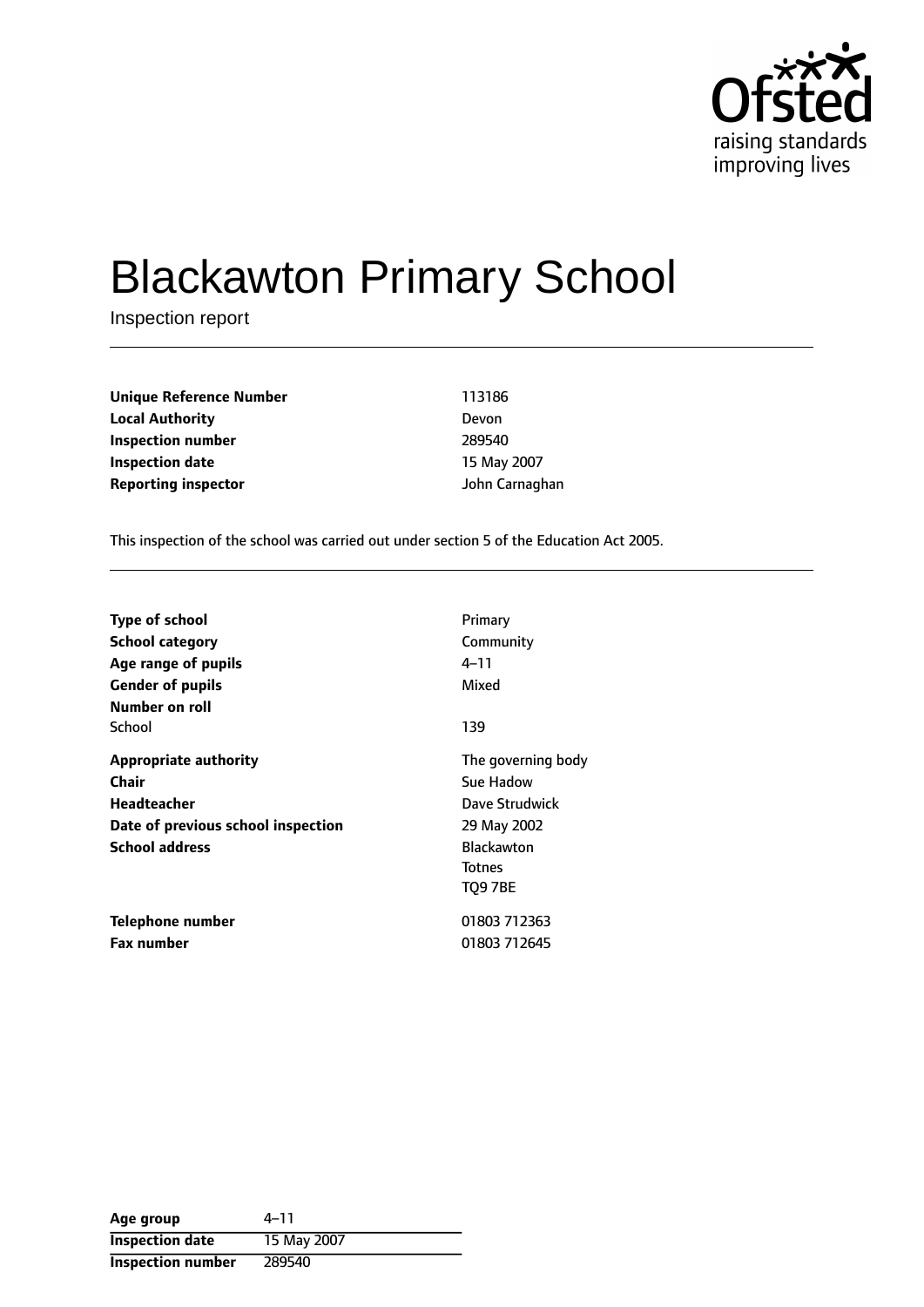.

© Crown copyright 2007

#### Website: www.ofsted.gov.uk

This document may be reproduced in whole or in part for non-commercial educational purposes, provided that the information quoted is reproduced without adaptation and the source and date of publication are stated.

Further copies of this report are obtainable from the school. Under the Education Act 2005, the school must provide a copy of this report free of charge to certain categories of people. A charge not exceeding the full cost of reproduction may be made for any other copies supplied.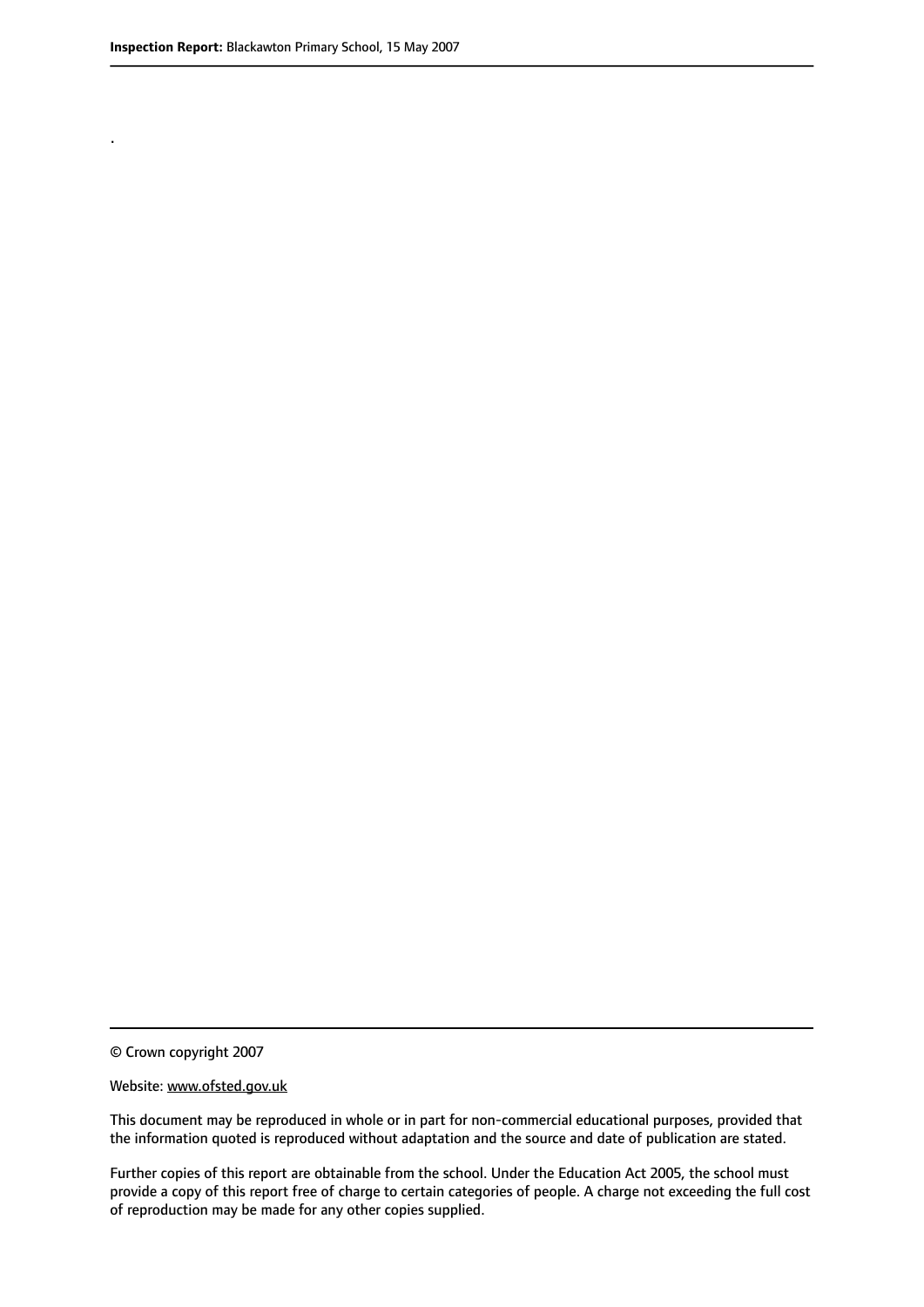# **Introduction**

The inspection was carried out by two Additional Inspectors.

#### **Description of the school**

Blackawton Primary School is a small school serving a rural area of south Devon. The school has below average numbers of pupils with learning difficulties and disabilities but it has above average numbers of pupils with statements of special need. The school has a below average proportion of pupils from minority ethnic groups and the first language of all pupils is English. The current headteacher was appointed in September 2005 after a period when the school did not have a permanent headteacher.

#### **Key for inspection grades**

| Grade 1 | Outstanding  |
|---------|--------------|
| Grade 2 | Good         |
| Grade 3 | Satisfactory |
| Grade 4 | Inadequate   |
|         |              |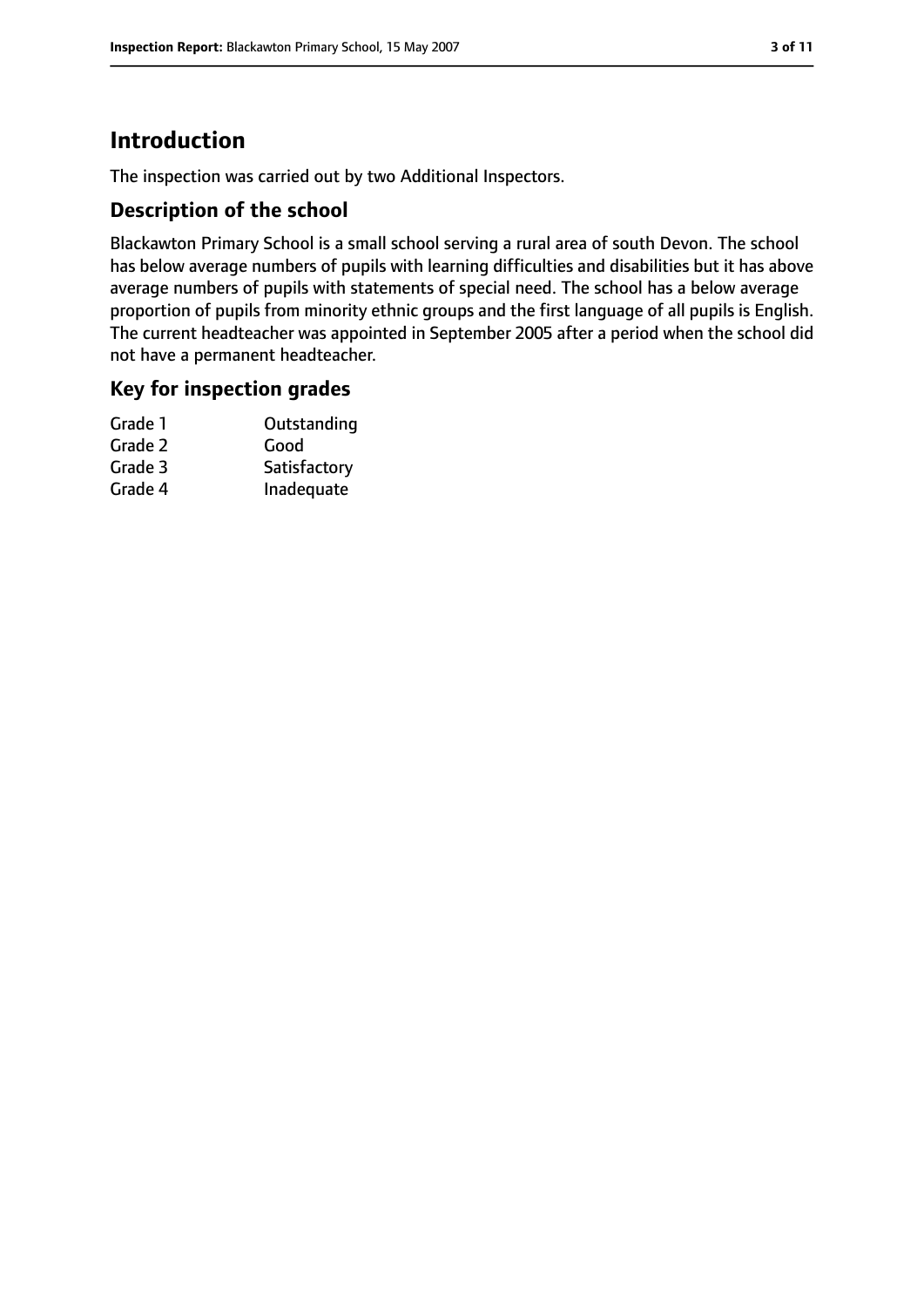# **Overall effectiveness of the school**

#### **Grade: 3**

Blackawton Primary School provides a satisfactory education and is well placed to build on recent improvements to move forward in the future. After a difficult period when there was no permanent headteacher and the school lacked direction, the good leadership provided by the current headteacher has stabilised the school and is starting to bring about improvements, particularly in achievement. The quality and standards in the Foundation Stage are satisfactory.

Pupils' standards are about average. Although boys do not progress as well as girls in some areas, achievement across the school is satisfactory. This is largely because teaching is sound, although sometimes teachers talk for too long and pupils switch off. Pupils' reluctance to listen also hampers learning. The assessment of progress has only recently improved and does not yet give consistent guidance to pupils about their standards of work and what they should do to improve. Pupils enjoy school and their personal development is satisfactory. Pupils and staff report that behaviour has improved and it also is now satisfactory. Pupils' good knowledge about healthy diets is encouraged by the delicious, nutritious school meals. Pupils correctly report that they are well looked after but they do not all receive effective academic guidance. The curriculum is good. Pupils appreciate what is on offer and the opportunities to develop interesting work, one Year 6 pupil reporting, 'The topic books are really artistic and are unique to you.' Constructive links with other schools help broaden what the school offers and schemes of work are interesting and offer good opportunities for pupils to display their creativity.

Leadership and management are satisfactory. Encouraged by the headteacher, staff are developing their leadership and management roles and feel shared ownership in improving the school. The role of subject leaders had been neglected but now has higher status and is developing. The school has sound and improving self-evaluation methods and this ensures more thorough and effective planning for the future. Governance is satisfactory and governors are supportive of the headteacher's initiatives.

## **What the school should do to improve further**

- Raise standards and achievement, particularly those of boys, through more skilful teaching and improved use of assessment information.
- Ensure that pupils are aware of their standards of work and what they should do to improve them. A small proportion of schools where overall effectiveness is judged satisfactory but which have areas of underperformance will receive a monitoring visit by an Ofsted inspector before their next section 5 inspection.

# **Achievement and standards**

#### **Grade: 3**

Pupils start their school lives with skills that are similar to those seen nationally. Their skills at the beginning and end of the Foundation Stage are at expected levels and their standards at the end of Year 6 are close to the national average. Pupils' achievement across the school is satisfactory. This is a decline since the previous inspection although, as the current headteacher has established himself and instituted new policies and procedures, achievement has started to improve. Although the achievement of current pupils in Year 6 remains satisfactory, there are clear indications that all pupils are starting to benefit from improvements in provision and are making better progress than they have in the recent past.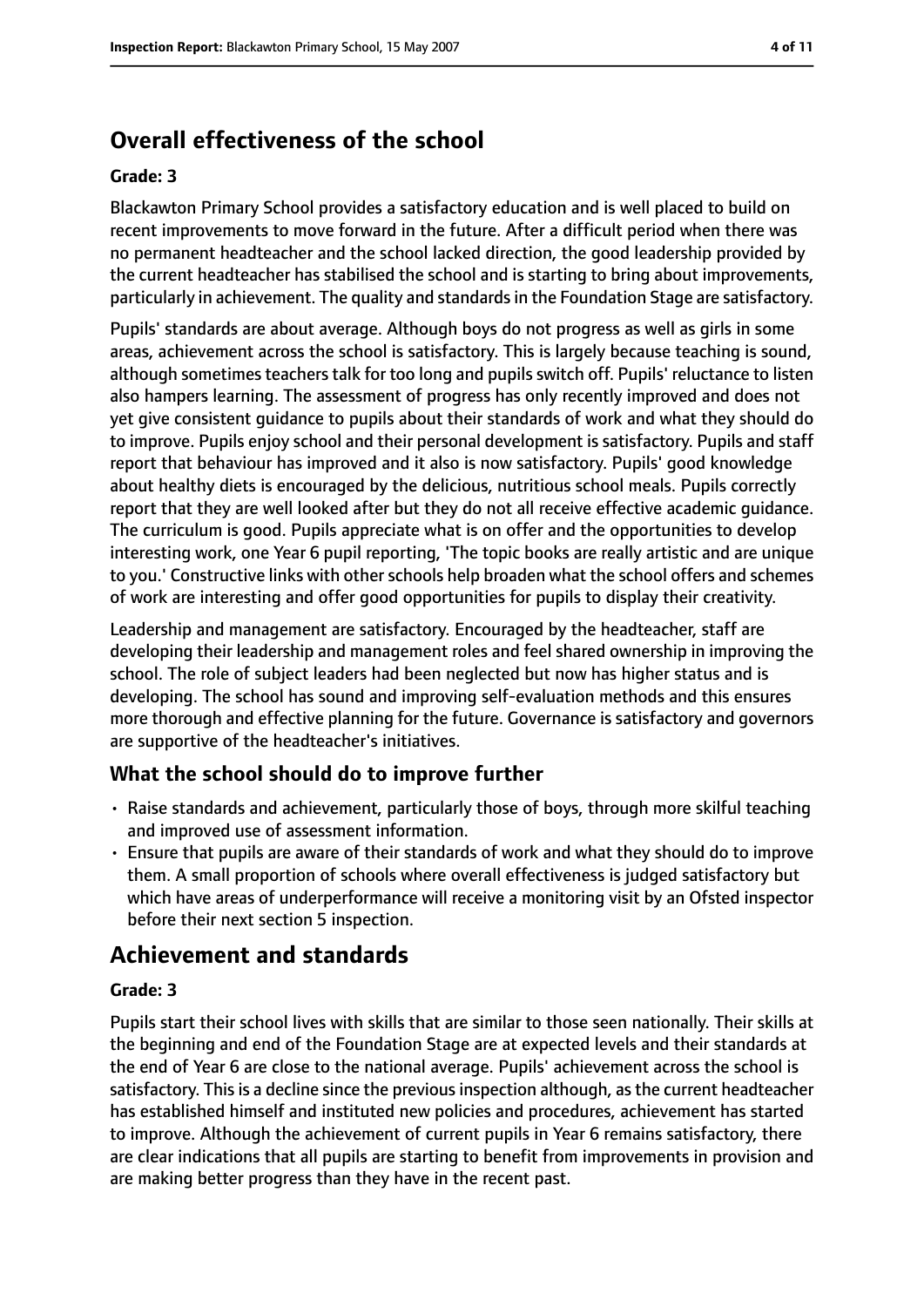Boys have underachieved in comparison with girls for a number of years. As the school has developed more sophisticated assessment methods, it has begun to recognise the underlying reasons for this and has put a number of measures in place which successfully help and motivate boys. This has yet to feed through into better test results. The school has set challenging targets for 2007 and there is good evidence to show that these are likely to be met. Pupils with learning difficulties and disabilities are given good support and achieve as well as their peers.

# **Personal development and well-being**

#### **Grade: 3**

Pupils' spiritual, moral, social and cultural development is satisfactory. Pupils enjoy coming to school because 'learning is fun'. Their enjoyment is evident in the good relationships between pupils of all ages and with adults. Although attendance is satisfactory, the level of authorised absence is higher than expected.

Behaviour and attitudes are satisfactory. Pupils generally work and play together happily and safely. Whilst they are accomplished speakers, pupils' listening skills are less well developed and sometimes teachers have to manage their loquaciousness firmly. The school has recently won a national award for providing healthy and appetising school meals. Pupils enjoy their lunches and know the importance of healthy eating.

Pupils have a few opportunities to take on responsibilities within their classes and some older ones take on whole school responsibilities, such as helping out in the office at lunchtime. There is a school council but it has a limited influence on the life of the school and there is too little feedback from the councillors to their classes. Pupils are developing satisfactory literacy, numeracy and information and communication technology (ICT) skills that make a contribution to their future economic well-being.

# **Quality of provision**

## **Teaching and learning**

#### **Grade: 3**

Teaching is satisfactory and so pupils' learning is sound. Teachers and other adults work hard to ensure that pupils with a wide range of needs are positively included in lessons and that their learning needs are met. In good lessons, teachers are confident and usually engage pupils well and lessons are often well prepared. The youngest pupils are happy in the Foundation Stage, where teaching is satisfactory. It is well planned and pupils' progress carefully recorded.

Teachers are beginning to plan lessons that build on previous learning and exploit technology well. Most boys and girls respond positively to this and are keen to improve their knowledge and understanding. However, teaching methods do not always fully engage pupils who are not good at sitting and listening for extended periods and the learning focus of the lesson is not always clearly shared with the pupils.

In the last 18 months, the school has developed systems to ensure that pupils' work is regularly assessed. The information gained is starting to inform the school's priorities for the future. A new system of analysing pupils' work, tracking progress and setting group targets has been established. However, the teachers do not yet incorporate thisinformation in their lesson plans.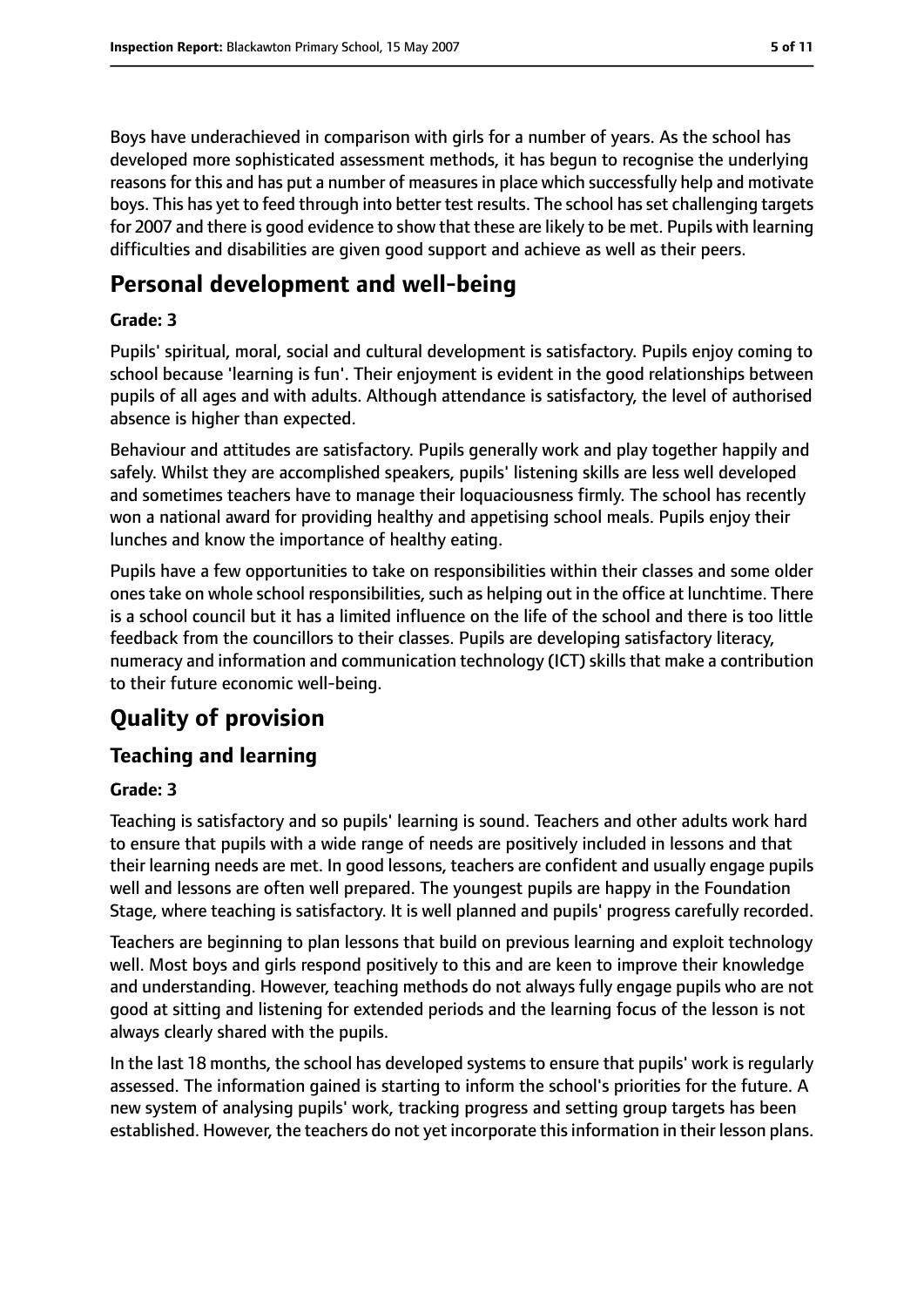## **Curriculum and other activities**

#### **Grade: 2**

The curriculum is well adapted to pupils' needs and tastes and they speak enthusiastically about it. They particularly like topic work. One Year 6 pupil said, 'You get to do your own thing. It's all the subjects you like in one book.' Topics are well planned and allow pupils flexibility in how they study. The work they produce is often interesting and beautifully presented. ICT is used in many different ways to enliven learning; for example, teachers use interactive whiteboards with growing confidence to provide additional stimulation in lessons. Pupils do not always have enough opportunities to work collaboratively and the school is planning to offer more opportunities for pupils to work together. Personal, social and health education is well organised and taught, and greatly benefits pupils' self-confidence.

A consortium with other local schools enables a wider range of learning opportunities to be provided. After-school activities offer pupils a broad variety of artistic, sporting and other opportunities and are well attended. Plentiful visits and many visitors to the school further enhance pupils' learning opportunities.

#### **Care, guidance and support**

#### **Grade: 3**

Pupils enjoy school and feel secure there. The school's procedures for safeguarding pupils meet all requirements and are thorough and effective. Rules are clearly displayed in each classroom and systems are in place to monitor and reward good behaviour. The school liaises effectively with other professionals to provide support for vulnerable pupils and ensure they are fully included in school life. Teachers and other adults are beginning to share with pupils how they can improve their work in twice-yearly review meetings. However, these meetings are not sufficiently frequent and do not allow enough time for pupils to review their own progress thoroughly or to reflect in any depth on how they feel they can improve their work. Individual education plans for pupils with learning difficulties and disabilities support their learning effectively because the targets are clear and the pupils are fully involved in the review process.

## **Leadership and management**

#### **Grade: 3**

Sound leadership and management have enabled the school to improve its provision so that pupils now achieve satisfactorily. Under the skilful leadership of the headteacher, the process of renewing and improving the school has begun. There is now satisfactory monitoring of what the school provides and outcomes for the pupils. The impact of these reforms on pupils' achievement is just starting to be seen.

Leaders at the school have begun to use self-evaluation to provide an accurate picture of its strengths and weaknesses. This process is starting to inform the school improvement plan. For example, there is now a clearer emphasis on encouraging boys' learning. More staff are involved in leading aspects of the school than in the past and this is promoting improvements, for example in the curriculum. There is evidence that improvements are likely to lead to better outcomes for pupils. Due to past difficulties with the leadership of the school, progress since the previous inspection is unsatisfactory. However, the recent changes brought about by the new headteacher show that the school's capacity for future improvement is satisfactory.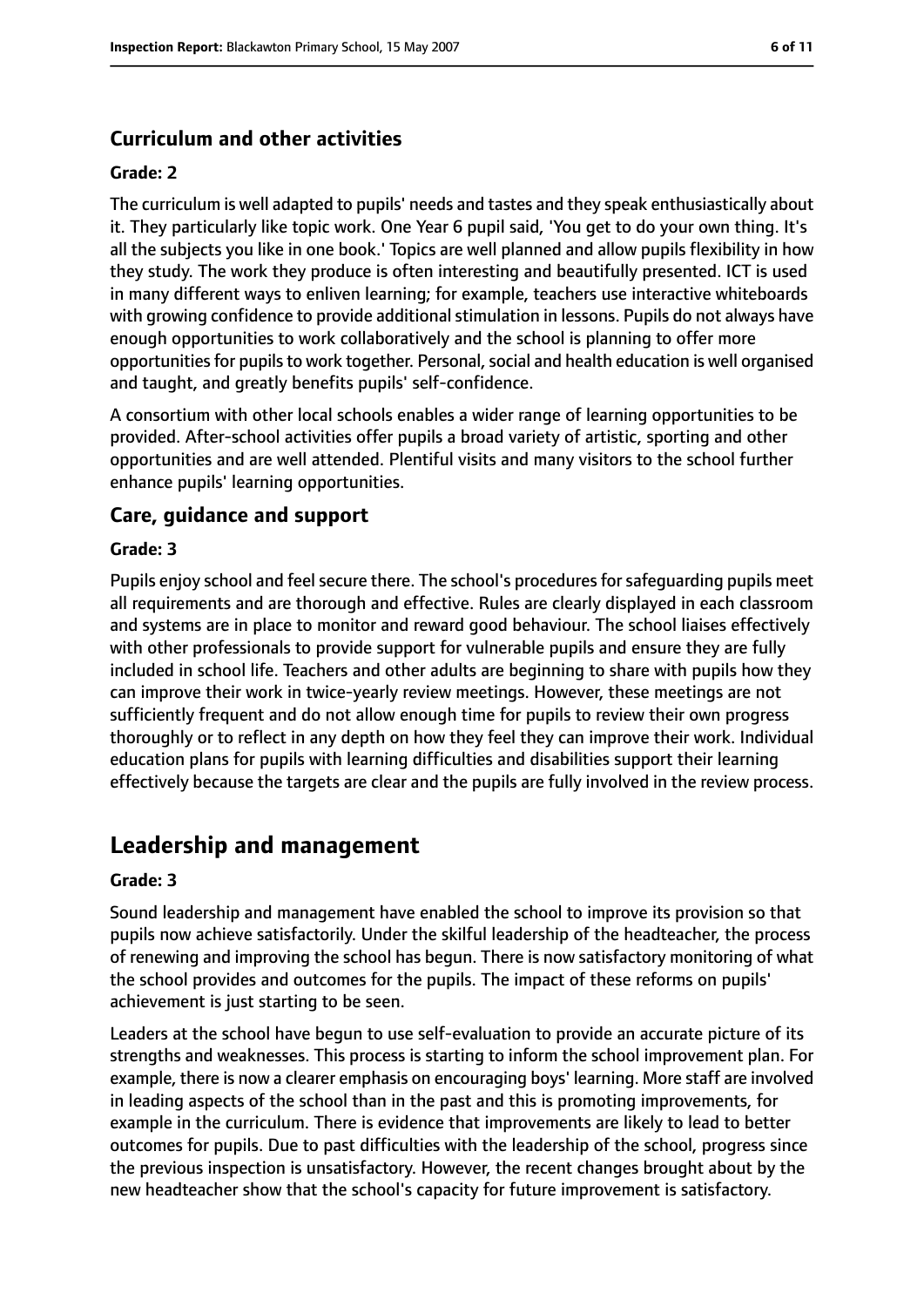Blackawton is an inclusive school. Discrimination is rigorously tackled. Adults work hard to ensure that disadvantaged pupils receive good support to help them achieve. Teaching assistants are deployed to provide assistance where it is most required. Resource needs are quickly identified and effectively addressed. For example, each classroom now has laptop computers and other ICT equipment available. The school provides satisfactory value for money.

Governors discharge all their responsibilities and meet all statutory requirements. They support the school well and monitor the school independently, using this information to challenge the school's priorities when appropriate.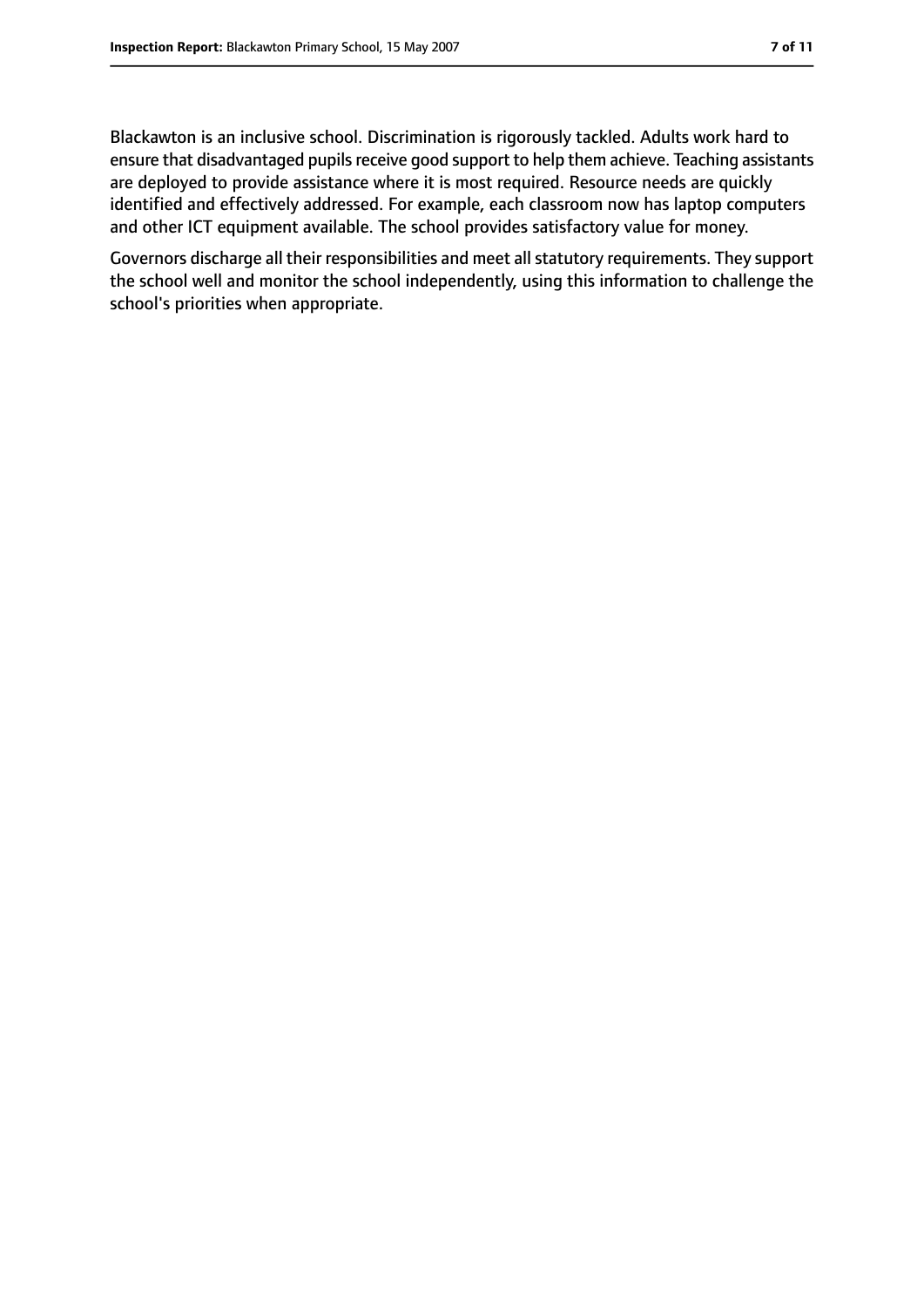**Any complaints about the inspection or the report should be made following the procedures set out in the guidance 'Complaints about school inspection', which is available from Ofsted's website: www.ofsted.gov.uk.**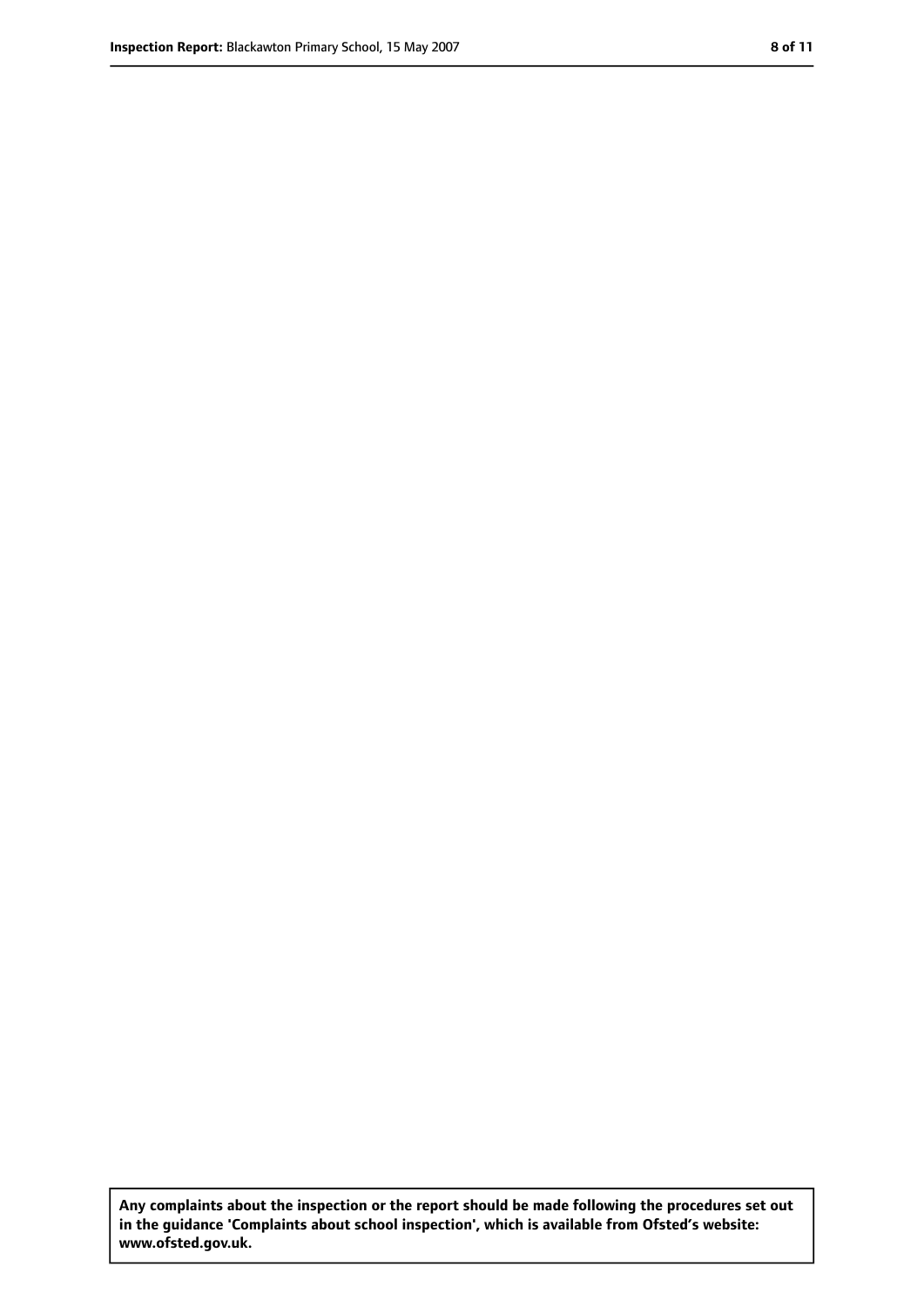#### **Annex A**

# **Inspection judgements**

| Key to judgements: grade 1 is outstanding, grade 2 good, grade 3 satisfactory, and grade 4 | <b>School</b>  |
|--------------------------------------------------------------------------------------------|----------------|
| inadeauate                                                                                 | <b>Overall</b> |

## **Overall effectiveness**

| How effective, efficient and inclusive is the provision of education, integrated<br>care and any extended services in meeting the needs of learners? |    |
|------------------------------------------------------------------------------------------------------------------------------------------------------|----|
| How well does the school work in partnership with others to promote learners'<br>well-being?                                                         |    |
| The quality and standards in the Foundation Stage                                                                                                    |    |
| The effectiveness of the school's self-evaluation                                                                                                    |    |
| The capacity to make any necessary improvements                                                                                                      |    |
| Effective steps have been taken to promote improvement since the last<br>inspection                                                                  | No |

## **Achievement and standards**

| How well do learners achieve?                                                                               |  |
|-------------------------------------------------------------------------------------------------------------|--|
| The standards <sup>1</sup> reached by learners                                                              |  |
| How well learners make progress, taking account of any significant variations between<br>groups of learners |  |
| How well learners with learning difficulties and disabilities make progress                                 |  |

## **Personal development and well-being**

| How good is the overall personal development and well-being of the<br>learners?                                  |  |
|------------------------------------------------------------------------------------------------------------------|--|
| The extent of learners' spiritual, moral, social and cultural development                                        |  |
| The behaviour of learners                                                                                        |  |
| The attendance of learners                                                                                       |  |
| How well learners enjoy their education                                                                          |  |
| The extent to which learners adopt safe practices                                                                |  |
| The extent to which learners adopt healthy lifestyles                                                            |  |
| The extent to which learners make a positive contribution to the community                                       |  |
| How well learners develop workplace and other skills that will contribute to<br>their future economic well-being |  |

## **The quality of provision**

| How effective are teaching and learning in meeting the full range of the<br>learners' needs?          |  |
|-------------------------------------------------------------------------------------------------------|--|
| How well do the curriculum and other activities meet the range of needs<br>and interests of learners? |  |
| How well are learners cared for, guided and supported?                                                |  |

 $^1$  Grade 1 - Exceptionally and consistently high; Grade 2 - Generally above average with none significantly below average; Grade 3 - Broadly average to below average; Grade 4 - Exceptionally low.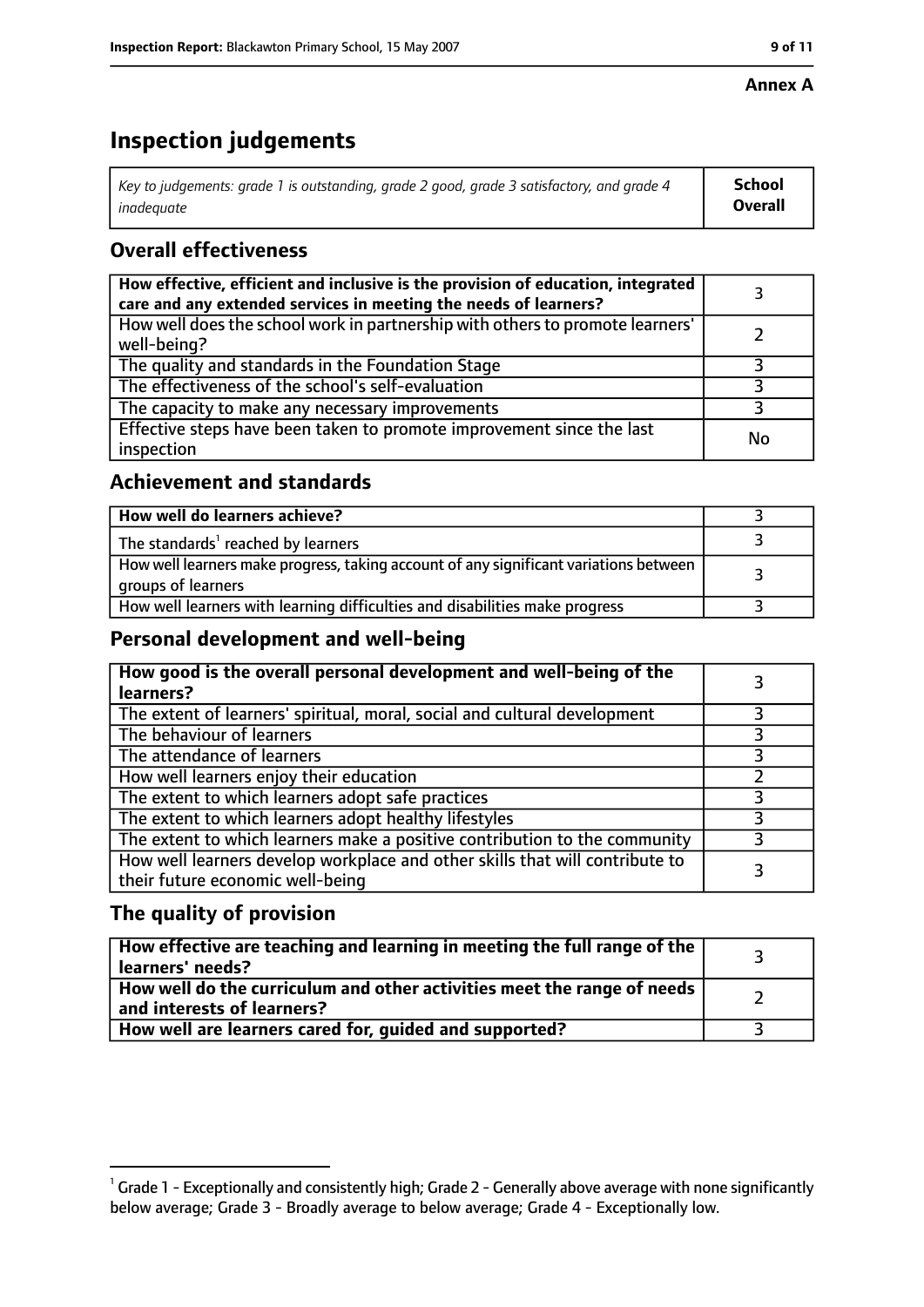#### **Annex A**

# **Leadership and management**

| How effective are leadership and management in raising achievement             | 3   |
|--------------------------------------------------------------------------------|-----|
| and supporting all learners?                                                   |     |
| How effectively leaders and managers at all levels set clear direction leading |     |
| to improvement and promote high quality of care and education                  |     |
| How effectively performance is monitored, evaluated and improved to meet       | 3   |
| challenging targets                                                            |     |
| How well equality of opportunity is promoted and discrimination tackled so     |     |
| that all learners achieve as well as they can                                  |     |
| How effectively and efficiently resources, including staff, are deployed to    | 3   |
| achieve value for money                                                        |     |
| The extent to which governors and other supervisory boards discharge their     | 3   |
| responsibilities                                                               |     |
| Do procedures for safequarding learners meet current government                | Yes |
| requirements?                                                                  |     |
| Does this school require special measures?                                     | No  |
| Does this school require a notice to improve?                                  | No  |